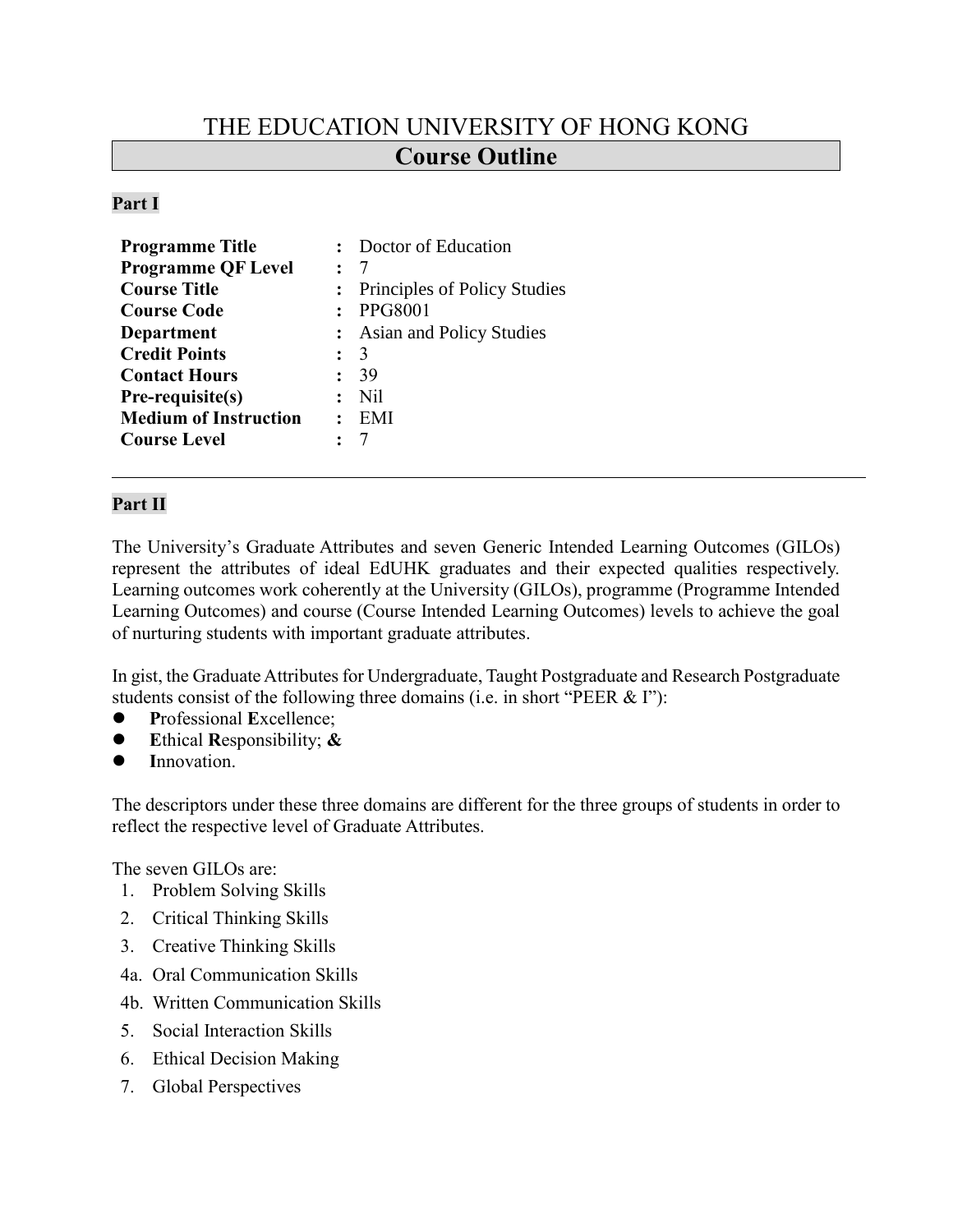#### **1. Course Synopsis**

This course equips students with key theoretical and analytical abilities essential for understanding public policy and governance. It will look into major theories and techniques in political science, public administration, sociology, and economics and synthesize into a coherent set of knowledge for students who are new to the discipline. The course will also expose students to a variety of analytical skills and techniques so that students could apply these tools in analyzing case studies across the globe.

# **2. Course Intended Learning Outcomes** (CILOs)

*Upon completion of this course, students will be able to:*

- *CILO<sup>1</sup>* : Understand the theoretical underpinnings of policy studies.
- *CILO<sup>2</sup>* : Understand how public policies are made and implemented and explore the strategies for improving the process.
- *CILO<sup>3</sup>* : Critically analyse challenges and reforms to policy studies and policy environment in the global context.

# **3. Content, CILOs and Teaching & Learning Activities**

| <b>Course Content</b>                    | <b>CILOs</b>                | Suggested Teaching $\&$    |  |
|------------------------------------------|-----------------------------|----------------------------|--|
|                                          |                             | <b>Learning Activities</b> |  |
| Theoretical foundation of policy studies | C <sub>LO<sub>l</sub></sub> | Lectures                   |  |
| Public policy process and institutions   | C <sub>LO</sub>             | Tutorials                  |  |
| Policy governance in the global context  | CLLO <sub>3</sub>           | Essay                      |  |
| Challenges of policy reform and policy   | C <sub>LO<sub>3</sub></sub> | • Web and library search   |  |
| governance                               |                             | Reading lecture notes and  |  |
|                                          |                             | key references             |  |

#### **4. Assessment**

|            | <b>Assessment Tasks</b>                                | Weighting $(\% )$ | <b>CILOs</b> |
|------------|--------------------------------------------------------|-------------------|--------------|
| (a)        | <b>Participation</b>                                   | 30%               | $CLO1-3$     |
|            | Students are expected to actively participate in       |                   |              |
|            | seminars and contribute to the generation of           |                   |              |
|            | insights.                                              |                   |              |
| <b>(b)</b> | Mid-term essays                                        | 30%               | $CLOI-3$     |
|            | This course aims to consolidate students' mastery      |                   |              |
|            | of the mainstream policy literature. The essay is      |                   |              |
|            | intended to assess their comprehension of major        |                   |              |
|            | theories.                                              |                   |              |
| (c)        | <b>Final report</b>                                    | 40%               | $CLO1-3$     |
|            | This course seeks to facilitate students' preparation  |                   |              |
|            | of their doctoral thesis. The final report is intended |                   |              |
|            | to encourage them to reflect on the possible           |                   |              |
|            | theoretical frameworks.                                |                   |              |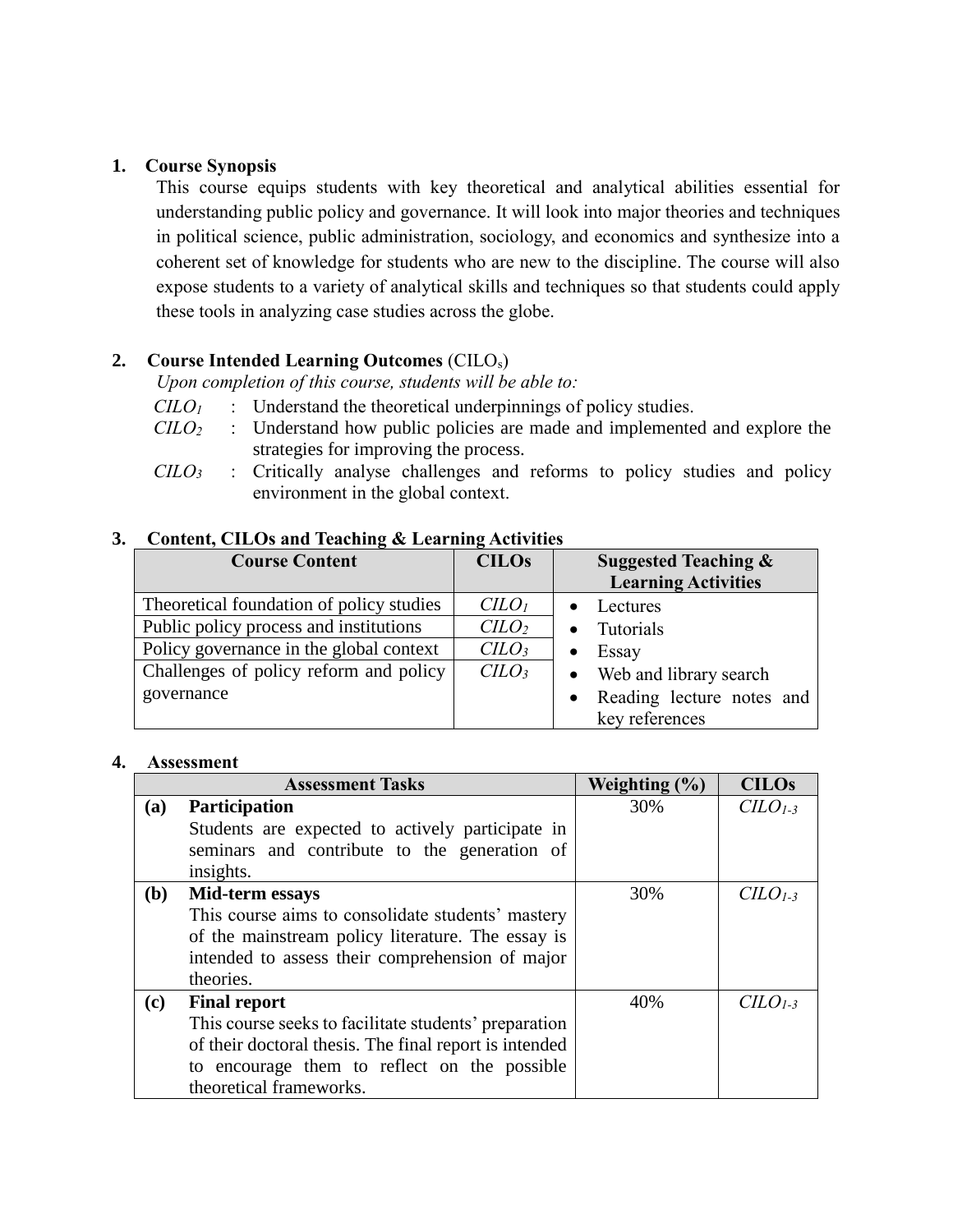#### **5. Required Text(s)**

- Durose, C. & Richardson, L. (2016). *Designing Public Policy for Co-productin: Theory, Practice and Change.* Bristol: Policy Press.
- Howlett, M. & Ramesh, M. (2009). *Studying Public Policy: Policy Cycles and Policy Subsystems*. Oxford: Oxford University Press.

Wu, X., Ramesh, M., Howlett, M., & Fritzen, S. A. (2010). *The Public Policy Primer: Managing the Policy Process*. London: Routledge.

# **6. Recommended Readings**

Sabatier, P., & Weible, C. M. (2014). *Theories of the Policy Process* (3<sup>rd</sup> edition). Boulder: Westview.

# **7. Related Web Resources**

| <b>Name of the Web Page</b>                                                                                        | <b>Web Link</b>          |
|--------------------------------------------------------------------------------------------------------------------|--------------------------|
| Asian Development Bank (ADB)                                                                                       | www.adb.org              |
| <b>Chinese Public Administration Research</b>                                                                      | http://www.cpar.net/     |
| Hong Kong Public Administration Association                                                                        | http://www.hkpaa.org.hk/ |
| Kennedy School of Government, Harvard University www.hks.harvard.edu                                               |                          |
| Lee Kuan Yew School of Public Policy, National www.lkyspp.nus.edu.sg<br>University of Singapore                    |                          |
| Public Sector Management and Governance – Asian http://beta.adb.org/themes/governance/main<br>Development Bank     |                          |
| Section on Chinese Public Administration of The http://www.cpar.net/<br>American Society for Public Administration |                          |
| The Economist                                                                                                      | www.economist.com        |
| <b>United Nations Public Administration Network</b>                                                                | http://www.unpan.org/    |
| World Bank                                                                                                         | www.worldbank.org        |

#### **8. Related Journals**

*Governance: An International Journal of Policy Journal of Asian Public Policy Policy and Society Policy Studies Journal Public Administration and Development*